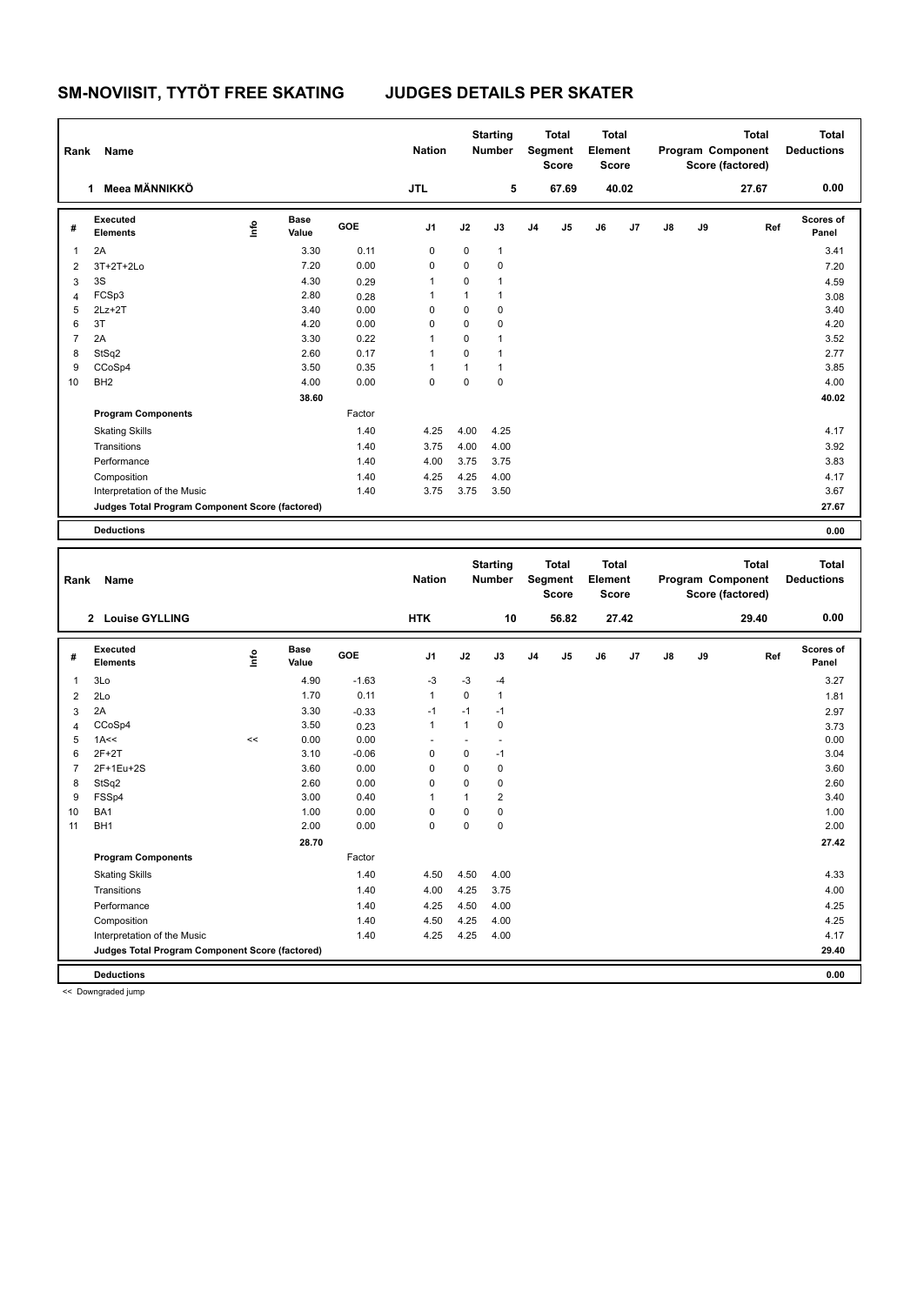| Rank           | Name                                            |      |                      |            | <b>Nation</b> |              | <b>Starting</b><br><b>Number</b> |                | <b>Total</b><br>Segment<br><b>Score</b> | <b>Total</b><br>Element<br><b>Score</b> |       |               |    | <b>Total</b><br>Program Component<br>Score (factored) | <b>Total</b><br><b>Deductions</b> |
|----------------|-------------------------------------------------|------|----------------------|------------|---------------|--------------|----------------------------------|----------------|-----------------------------------------|-----------------------------------------|-------|---------------|----|-------------------------------------------------------|-----------------------------------|
|                | 3 Pihla PITKÄNEN                                |      |                      |            | <b>ESJT</b>   |              | 16                               |                | 56.77                                   |                                         | 27.26 |               |    | 30.01                                                 | $-0.50$                           |
| #              | Executed<br><b>Elements</b>                     | lnfo | <b>Base</b><br>Value | <b>GOE</b> | J1            | J2           | J3                               | J <sub>4</sub> | J <sub>5</sub>                          | J6                                      | J7    | $\mathsf{J}8$ | J9 | Ref                                                   | Scores of<br>Panel                |
| 1              | 2A                                              |      | 3.30                 | 0.33       | 1             | $\mathbf{1}$ | $\mathbf{1}$                     |                |                                         |                                         |       |               |    |                                                       | 3.63                              |
| 2              | 3S                                              |      | 4.30                 | $-2.15$    | $-5$          | $-5$         | $-5$                             |                |                                         |                                         |       |               |    |                                                       | 2.15                              |
| 3              | FSSp2                                           |      | 2.30                 | $-0.08$    | $-1$          | $\mathbf 0$  | $\pmb{0}$                        |                |                                         |                                         |       |               |    |                                                       | 2.22                              |
| 4              | 2A                                              |      | 3.30                 | 0.22       | 1             | $\mathbf{1}$ | $\mathbf 0$                      |                |                                         |                                         |       |               |    |                                                       | 3.52                              |
| 5              | StSq2                                           |      | 2.60                 | $-0.26$    | $-1$          | $-1$         | $-1$                             |                |                                         |                                         |       |               |    |                                                       | 2.34                              |
| 6              | $2F+2T$                                         |      | 3.10                 | 0.00       | 0             | 0            | 0                                |                |                                         |                                         |       |               |    |                                                       | 3.10                              |
| $\overline{7}$ | 2F                                              |      | 1.80                 | 0.00       | 0             | 0            | 0                                |                |                                         |                                         |       |               |    |                                                       | 1.80                              |
| 8              | 1Lz!+1Eu+2S                                     | т    | 2.40                 | $-0.30$    | $-2$          | $-3$         | $-2$                             |                |                                         |                                         |       |               |    |                                                       | 2.10                              |
| 9              | CCoSp3                                          |      | 3.00                 | 0.40       | 1             | 1            | $\overline{2}$                   |                |                                         |                                         |       |               |    |                                                       | 3.40                              |
| 10             | BA1                                             |      | 1.00                 | 0.00       | 0             | 0            | 0                                |                |                                         |                                         |       |               |    |                                                       | 1.00                              |
| 11             | BH <sub>1</sub>                                 |      | 2.00                 | 0.00       | 0             | 0            | 0                                |                |                                         |                                         |       |               |    |                                                       | 2.00                              |
|                |                                                 |      | 29.10                |            |               |              |                                  |                |                                         |                                         |       |               |    |                                                       | 27.26                             |
|                | <b>Program Components</b>                       |      |                      | Factor     |               |              |                                  |                |                                         |                                         |       |               |    |                                                       |                                   |
|                | <b>Skating Skills</b>                           |      |                      | 1.40       | 4.25          | 4.25         | 4.00                             |                |                                         |                                         |       |               |    |                                                       | 4.17                              |
|                | Transitions                                     |      |                      | 1.40       | 4.25          | 4.25         | 4.00                             |                |                                         |                                         |       |               |    |                                                       | 4.17                              |
|                | Performance                                     |      |                      | 1.40       | 4.25          | 4.50         | 4.00                             |                |                                         |                                         |       |               |    |                                                       | 4.25                              |
|                | Composition                                     |      |                      | 1.40       | 4.50          | 4.50         | 4.25                             |                |                                         |                                         |       |               |    |                                                       | 4.42                              |
|                | Interpretation of the Music                     |      |                      | 1.40       | 4.50          | 4.50         | 4.25                             |                |                                         |                                         |       |               |    |                                                       | 4.42                              |
|                | Judges Total Program Component Score (factored) |      |                      |            |               |              |                                  |                |                                         |                                         |       |               |    |                                                       | 30.01                             |
|                | <b>Deductions</b>                               |      | Falls:               | $-0.50$    |               |              |                                  |                |                                         |                                         |       |               |    |                                                       | $-0.50$                           |

! Not clear edge

| Rank           | <b>Name</b>                                                                               |                          |                      |         | <b>Nation</b>  |             | <b>Starting</b><br><b>Number</b> |                | <b>Total</b><br>Segment<br><b>Score</b> | <b>Total</b><br>Element<br><b>Score</b> |       |    |    | <b>Total</b><br>Program Component<br>Score (factored) | Total<br><b>Deductions</b> |
|----------------|-------------------------------------------------------------------------------------------|--------------------------|----------------------|---------|----------------|-------------|----------------------------------|----------------|-----------------------------------------|-----------------------------------------|-------|----|----|-------------------------------------------------------|----------------------------|
|                | 4 Josefiina PUIRO                                                                         |                          |                      |         | <b>ESJT</b>    |             | 8                                |                | 52.48                                   |                                         | 25.05 |    |    | 27.43                                                 | 0.00                       |
| #              | Executed<br><b>Elements</b>                                                               | Info                     | <b>Base</b><br>Value | GOE     | J <sub>1</sub> | J2          | J3                               | J <sub>4</sub> | J <sub>5</sub>                          | J6                                      | J7    | J8 | J9 | Ref                                                   | <b>Scores of</b><br>Panel  |
| 1              | $2A < +2T$                                                                                | $\hat{}$                 | 3.94                 | $-1.23$ | -5             | $-5$        | $-4$                             |                |                                         |                                         |       |    |    |                                                       | 2.71                       |
| 2              | 2A<                                                                                       | $\hat{}$                 | 2.64                 | $-0.97$ | -4             | $-4$        | $-3$                             |                |                                         |                                         |       |    |    |                                                       | 1.67                       |
| 3              | 3Log+1Eu+2S                                                                               | q                        | 6.70                 | $-0.98$ | $-2$           | $-2$        | $-2$                             |                |                                         |                                         |       |    |    |                                                       | 5.72                       |
| 4              | 3Lo<                                                                                      | $\overline{\phantom{a}}$ | 3.92                 | $-1.18$ | $-3$           | $-3$        | $-3$                             |                |                                         |                                         |       |    |    |                                                       | 2.74                       |
| 5              | 2F                                                                                        |                          | 1.80                 | 0.00    | $\mathbf 0$    | 0           | 0                                |                |                                         |                                         |       |    |    |                                                       | 1.80                       |
| 6              | FSSp2                                                                                     |                          | 2.30                 | $-0.15$ | $-1$           | $-1$        | 0                                |                |                                         |                                         |       |    |    |                                                       | 2.15                       |
| $\overline{7}$ | 1Lz                                                                                       |                          | 0.60                 | $-0.04$ | $\mathbf 0$    | $\mathbf 0$ | $-2$                             |                |                                         |                                         |       |    |    |                                                       | 0.56                       |
| 8              | CCoSp3                                                                                    |                          | 3.00                 | 0.10    | 0              | 1           | 0                                |                |                                         |                                         |       |    |    |                                                       | 3.10                       |
| 9              | StSq2                                                                                     |                          | 2.60                 | 0.00    | 0              | $\mathbf 0$ | 0                                |                |                                         |                                         |       |    |    |                                                       | 2.60                       |
| 10             | BH <sub>1</sub>                                                                           |                          | 2.00                 | 0.00    | $\mathbf 0$    | 0           | 0                                |                |                                         |                                         |       |    |    |                                                       | 2.00                       |
|                |                                                                                           |                          | 29.50                |         |                |             |                                  |                |                                         |                                         |       |    |    |                                                       | 25.05                      |
|                | <b>Program Components</b>                                                                 |                          |                      | Factor  |                |             |                                  |                |                                         |                                         |       |    |    |                                                       |                            |
|                | <b>Skating Skills</b>                                                                     |                          |                      | 1.40    | 4.25           | 4.25        | 4.00                             |                |                                         |                                         |       |    |    |                                                       | 4.17                       |
|                | Transitions                                                                               |                          |                      | 1.40    | 3.75           | 3.50        | 3.75                             |                |                                         |                                         |       |    |    |                                                       | 3.67                       |
|                | Performance                                                                               |                          |                      | 1.40    | 3.75           | 3.75        | 3.75                             |                |                                         |                                         |       |    |    |                                                       | 3.75                       |
|                | Composition                                                                               |                          |                      | 1.40    | 4.00           | 3.75        | 4.25                             |                |                                         |                                         |       |    |    |                                                       | 4.00                       |
|                | Interpretation of the Music                                                               |                          |                      | 1.40    | 4.00           | 4.00        | 4.00                             |                |                                         |                                         |       |    |    |                                                       | 4.00                       |
|                | Judges Total Program Component Score (factored)                                           |                          |                      |         |                |             |                                  |                |                                         |                                         |       |    |    |                                                       | 27.43                      |
|                | <b>Deductions</b>                                                                         |                          |                      |         |                |             |                                  |                |                                         |                                         |       |    |    |                                                       | 0.00                       |
|                | and the state contribution of the contribution of the state of the state and contribution |                          |                      |         |                |             |                                  |                |                                         |                                         |       |    |    |                                                       |                            |

< Under-rotated jump q Jump landed on the quarter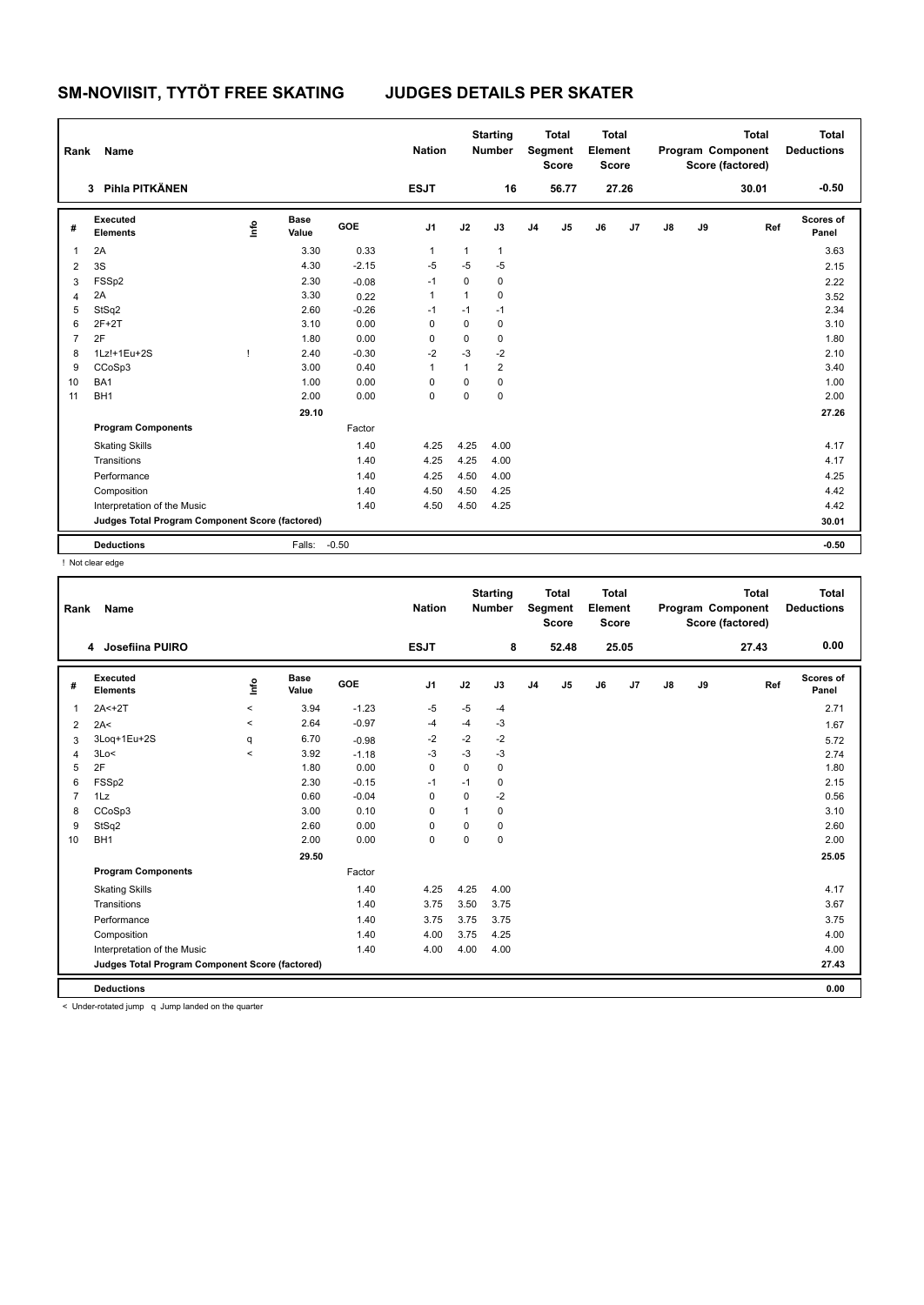| Rank           | Name                                            |      |                      |            | <b>Nation</b>  |      | <b>Starting</b><br><b>Number</b> |                | <b>Total</b><br>Segment<br><b>Score</b> | <b>Total</b><br>Element<br><b>Score</b> |       |               |    | <b>Total</b><br>Program Component<br>Score (factored) | <b>Total</b><br><b>Deductions</b> |
|----------------|-------------------------------------------------|------|----------------------|------------|----------------|------|----------------------------------|----------------|-----------------------------------------|-----------------------------------------|-------|---------------|----|-------------------------------------------------------|-----------------------------------|
|                | 5 Vivi NURMI                                    |      |                      |            | <b>KATA</b>    |      | 11                               |                | 51.69                                   |                                         | 23.27 |               |    | 28.92                                                 | $-0.50$                           |
| #              | <b>Executed</b><br><b>Elements</b>              | lnfo | <b>Base</b><br>Value | <b>GOE</b> | J <sub>1</sub> | J2   | J3                               | J <sub>4</sub> | J <sub>5</sub>                          | J6                                      | J7    | $\mathsf{J}8$ | J9 | Ref                                                   | Scores of<br>Panel                |
| 1              | $2A+2T$                                         |      | 4.60                 | $-0.66$    | $-2$           | $-2$ | $-2$                             |                |                                         |                                         |       |               |    |                                                       | 3.94                              |
| 2              | 2F+1Eu+2S                                       |      | 3.60                 | $-0.66$    | $-4$           | $-4$ | $-3$                             |                |                                         |                                         |       |               |    |                                                       | 2.94                              |
| 3              | 2A                                              |      | 3.30                 | $-1.32$    | $-4$           | $-4$ | $-4$                             |                |                                         |                                         |       |               |    |                                                       | 1.98                              |
| 4              | CCoSp3                                          |      | 3.00                 | 0.30       | 1              | 1    | $\mathbf{1}$                     |                |                                         |                                         |       |               |    |                                                       | 3.30                              |
| 5              | 2Lz                                             |      | 2.10                 | 0.07       | 0              | 0    | $\mathbf{1}$                     |                |                                         |                                         |       |               |    |                                                       | 2.17                              |
| 6              | 3Lo<<                                           | <<   | 1.70                 | $-0.85$    | $-5$           | $-5$ | $-5$                             |                |                                         |                                         |       |               |    |                                                       | 0.85                              |
| $\overline{7}$ | 2F                                              |      | 1.80                 | 0.00       | 0              | 0    | $\mathbf 0$                      |                |                                         |                                         |       |               |    |                                                       | 1.80                              |
| 8              | StSq2                                           |      | 2.60                 | 0.00       | $\Omega$       | 0    | $\mathbf 0$                      |                |                                         |                                         |       |               |    |                                                       | 2.60                              |
| 9              | FSSp3                                           |      | 2.60                 | 0.09       | 0              | 0    | $\mathbf{1}$                     |                |                                         |                                         |       |               |    |                                                       | 2.69                              |
| 10             | BA1                                             |      | 1.00                 | 0.00       | $\mathbf 0$    | 0    | $\mathbf 0$                      |                |                                         |                                         |       |               |    |                                                       | 1.00                              |
|                |                                                 |      | 26.30                |            |                |      |                                  |                |                                         |                                         |       |               |    |                                                       | 23.27                             |
|                | <b>Program Components</b>                       |      |                      | Factor     |                |      |                                  |                |                                         |                                         |       |               |    |                                                       |                                   |
|                | <b>Skating Skills</b>                           |      |                      | 1.40       | 4.25           | 4.50 | 4.25                             |                |                                         |                                         |       |               |    |                                                       | 4.33                              |
|                | Transitions                                     |      |                      | 1.40       | 4.00           | 4.00 | 4.25                             |                |                                         |                                         |       |               |    |                                                       | 4.08                              |
|                | Performance                                     |      |                      | 1.40       | 4.25           | 4.00 | 3.75                             |                |                                         |                                         |       |               |    |                                                       | 4.00                              |
|                | Composition                                     |      |                      | 1.40       | 4.25           | 4.00 | 4.25                             |                |                                         |                                         |       |               |    |                                                       | 4.17                              |
|                | Interpretation of the Music                     |      |                      | 1.40       | 4.00           | 4.25 | 4.00                             |                |                                         |                                         |       |               |    |                                                       | 4.08                              |
|                | Judges Total Program Component Score (factored) |      |                      |            |                |      |                                  |                |                                         |                                         |       |               |    |                                                       | 28.92                             |
|                | <b>Deductions</b>                               |      | Falls:               | $-0.50$    |                |      |                                  |                |                                         |                                         |       |               |    |                                                       | $-0.50$                           |

<< Downgraded jump

| Rank         | <b>Name</b>                                     |          |                      |            | <b>Nation</b>  |              | <b>Starting</b><br><b>Number</b> |                | <b>Total</b><br>Segment<br><b>Score</b> | <b>Total</b><br>Element<br><b>Score</b> |       |               |    | <b>Total</b><br>Program Component<br>Score (factored) | <b>Total</b><br><b>Deductions</b> |
|--------------|-------------------------------------------------|----------|----------------------|------------|----------------|--------------|----------------------------------|----------------|-----------------------------------------|-----------------------------------------|-------|---------------|----|-------------------------------------------------------|-----------------------------------|
|              | 6 Alisa LEINONEN                                |          |                      |            | <b>HL</b>      |              | 17                               |                | 51.33                                   |                                         | 23.24 |               |    | 28.59                                                 | $-0.50$                           |
| #            | Executed<br><b>Elements</b>                     | ١nfo     | <b>Base</b><br>Value | <b>GOE</b> | J <sub>1</sub> | J2           | J3                               | J <sub>4</sub> | J5                                      | J6                                      | J7    | $\mathsf{J}8$ | J9 | Ref                                                   | Scores of<br>Panel                |
| $\mathbf{1}$ | 2Lz                                             |          | 2.10                 | 0.07       | 0              | $\mathbf 0$  | 1                                |                |                                         |                                         |       |               |    |                                                       | 2.17                              |
| 2            | 2Lo                                             |          | 1.70                 | 0.06       | 0              | 0            | 1                                |                |                                         |                                         |       |               |    |                                                       | 1.76                              |
| 3            | 2A<                                             | $\hat{}$ | 2.64                 | $-1.32$    | $-5$           | $-5$         | $-5$                             |                |                                         |                                         |       |               |    |                                                       | 1.32                              |
| 4            | FCSp4                                           |          | 3.20                 | 0.21       | $\overline{1}$ | 0            | 1                                |                |                                         |                                         |       |               |    |                                                       | 3.41                              |
| 5            | 2Lz+2T+2Lo                                      |          | 5.10                 | $-0.77$    | -4             | $-4$         | $-3$                             |                |                                         |                                         |       |               |    |                                                       | 4.33                              |
| 6            | 2F                                              |          | 1.80                 | 0.00       | $\Omega$       | $\Omega$     | 0                                |                |                                         |                                         |       |               |    |                                                       | 1.80                              |
|              | $2F+2T$                                         |          | 3.10                 | 0.00       | $\Omega$       | $\mathbf 0$  | 0                                |                |                                         |                                         |       |               |    |                                                       | 3.10                              |
| 8            | StSq2                                           |          | 2.60                 | 0.00       | $\mathbf 0$    | $\mathbf 0$  | 0                                |                |                                         |                                         |       |               |    |                                                       | 2.60                              |
| 9            | CCoSp2                                          |          | 2.50                 | 0.25       | $\mathbf{1}$   | $\mathbf{1}$ | $\mathbf{1}$                     |                |                                         |                                         |       |               |    |                                                       | 2.75                              |
|              |                                                 |          | 24.74                |            |                |              |                                  |                |                                         |                                         |       |               |    |                                                       | 23.24                             |
|              | <b>Program Components</b>                       |          |                      | Factor     |                |              |                                  |                |                                         |                                         |       |               |    |                                                       |                                   |
|              | <b>Skating Skills</b>                           |          |                      | 1.40       | 4.00           | 4.00         | 3.75                             |                |                                         |                                         |       |               |    |                                                       | 3.92                              |
|              | Transitions                                     |          |                      | 1.40       | 4.25           | 4.25         | 4.25                             |                |                                         |                                         |       |               |    |                                                       | 4.25                              |
|              | Performance                                     |          |                      | 1.40       | 4.00           | 4.00         | 4.00                             |                |                                         |                                         |       |               |    |                                                       | 4.00                              |
|              | Composition                                     |          |                      | 1.40       | 4.50           | 4.25         | 4.25                             |                |                                         |                                         |       |               |    |                                                       | 4.33                              |
|              | Interpretation of the Music                     |          |                      | 1.40       | 4.00           | 3.75         | 4.00                             |                |                                         |                                         |       |               |    |                                                       | 3.92                              |
|              | Judges Total Program Component Score (factored) |          |                      |            |                |              |                                  |                |                                         |                                         |       |               |    |                                                       | 28.59                             |
|              | <b>Deductions</b>                               |          | Falls:               | $-0.50$    |                |              |                                  |                |                                         |                                         |       |               |    |                                                       | $-0.50$                           |
|              | and the stress products of figures              |          |                      |            |                |              |                                  |                |                                         |                                         |       |               |    |                                                       |                                   |

< Under-rotated jump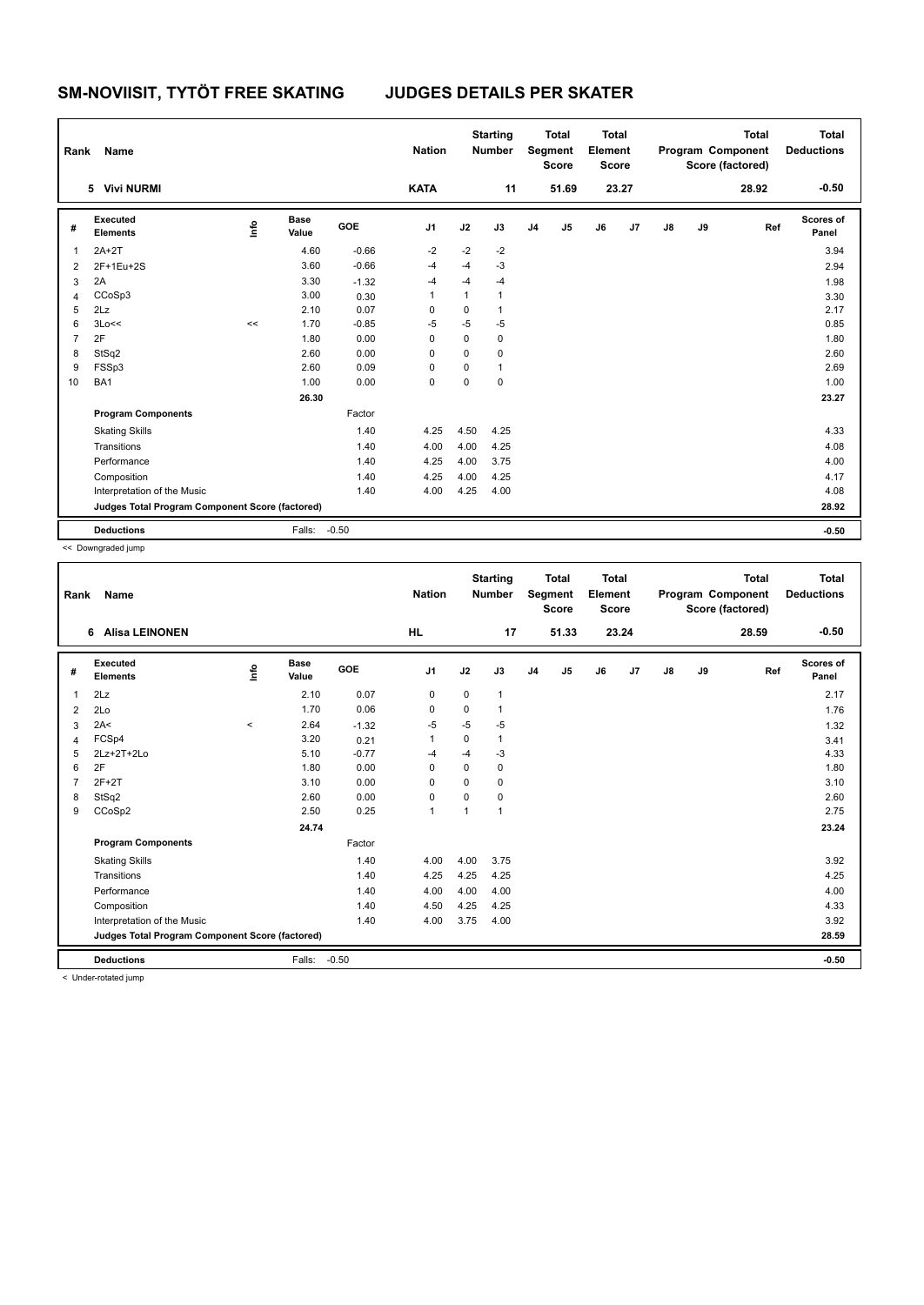| Rank           | Name                                            |                                  |                      |            | <b>Nation</b>  |          | <b>Starting</b><br><b>Number</b> |                | <b>Total</b><br>Segment<br><b>Score</b> | <b>Total</b><br>Element<br><b>Score</b> |       |               |    | <b>Total</b><br>Program Component<br>Score (factored) | <b>Total</b><br><b>Deductions</b> |
|----------------|-------------------------------------------------|----------------------------------|----------------------|------------|----------------|----------|----------------------------------|----------------|-----------------------------------------|-----------------------------------------|-------|---------------|----|-------------------------------------------------------|-----------------------------------|
|                | <b>Minea HELSKE</b><br>7                        |                                  |                      |            | <b>ESJT</b>    |          | 6                                |                | 49.60                                   |                                         | 22.12 |               |    | 28.48                                                 | $-1.00$                           |
| #              | Executed<br><b>Elements</b>                     | $\mathop{\mathsf{Irr}}\nolimits$ | <b>Base</b><br>Value | <b>GOE</b> | J <sub>1</sub> | J2       | J3                               | J <sub>4</sub> | J <sub>5</sub>                          | J6                                      | J7    | $\mathsf{J}8$ | J9 | Ref                                                   | Scores of<br>Panel                |
| 1              | 2Aq                                             | q                                | 3.30                 | $-1.65$    | $-5$           | $-5$     | $-5$                             |                |                                         |                                         |       |               |    |                                                       | 1.65                              |
| $\overline{2}$ | 3S<                                             | $\overline{\phantom{a}}$         | 3.44                 | $-0.80$    | $-3$           | $-2$     | $-2$                             |                |                                         |                                         |       |               |    |                                                       | 2.64                              |
| 3              | FSSp2                                           |                                  | 2.30                 | $-0.08$    | $-1$           | 0        | $\mathbf 0$                      |                |                                         |                                         |       |               |    |                                                       | 2.22                              |
| 4              | 2A<<                                            | <<                               | 1.10                 | $-0.55$    | $-5$           | $-5$     | $-5$                             |                |                                         |                                         |       |               |    |                                                       | 0.55                              |
| 5              | $2F+2T$                                         |                                  | 3.10                 | 0.00       | $\Omega$       | 0        | 0                                |                |                                         |                                         |       |               |    |                                                       | 3.10                              |
| 6              | 2Lz+1Eu+2S                                      |                                  | 3.90                 | 0.00       | 0              | $\Omega$ | $\mathbf 0$                      |                |                                         |                                         |       |               |    |                                                       | 3.90                              |
| $\overline{7}$ | StSq1                                           |                                  | 1.80                 | $-0.18$    | $-1$           | $\Omega$ | $-2$                             |                |                                         |                                         |       |               |    |                                                       | 1.62                              |
| 8              | 2Lz!                                            |                                  | 2.10                 | $-0.28$    | $-1$           | $-1$     | $-2$                             |                |                                         |                                         |       |               |    |                                                       | 1.82                              |
| 9              | CCoSp4                                          |                                  | 3.50                 | 0.12       | 0              | 0        | $\mathbf{1}$                     |                |                                         |                                         |       |               |    |                                                       | 3.62                              |
| 10             | BA1                                             |                                  | 1.00                 | 0.00       | $\mathbf 0$    | 0        | $\mathbf 0$                      |                |                                         |                                         |       |               |    |                                                       | 1.00                              |
|                |                                                 |                                  | 25.54                |            |                |          |                                  |                |                                         |                                         |       |               |    |                                                       | 22.12                             |
|                | <b>Program Components</b>                       |                                  |                      | Factor     |                |          |                                  |                |                                         |                                         |       |               |    |                                                       |                                   |
|                | <b>Skating Skills</b>                           |                                  |                      | 1.40       | 4.25           | 4.50     | 4.25                             |                |                                         |                                         |       |               |    |                                                       | 4.33                              |
|                | Transitions                                     |                                  |                      | 1.40       | 4.00           | 4.00     | 3.75                             |                |                                         |                                         |       |               |    |                                                       | 3.92                              |
|                | Performance                                     |                                  |                      | 1.40       | 4.00           | 4.00     | 3.75                             |                |                                         |                                         |       |               |    |                                                       | 3.92                              |
|                | Composition                                     |                                  |                      | 1.40       | 4.25           | 4.25     | 4.00                             |                |                                         |                                         |       |               |    |                                                       | 4.17                              |
|                | Interpretation of the Music                     |                                  |                      | 1.40       | 4.00           | 4.00     | 4.00                             |                |                                         |                                         |       |               |    |                                                       | 4.00                              |
|                | Judges Total Program Component Score (factored) |                                  |                      |            |                |          |                                  |                |                                         |                                         |       |               |    |                                                       | 28.48                             |
|                | <b>Deductions</b>                               |                                  | Falls: -1.00         |            |                |          |                                  |                |                                         |                                         |       |               |    |                                                       | $-1.00$                           |

< Under-rotated jump << Downgraded jump ! Not clear edge q Jump landed on the quarter

| Rank           | Name                                            |         |                      |         | <b>Nation</b>  |             | <b>Starting</b><br><b>Number</b> |                | <b>Total</b><br>Segment<br><b>Score</b> | <b>Total</b><br>Element<br><b>Score</b> |       |               |    | <b>Total</b><br>Program Component<br>Score (factored) | <b>Total</b><br><b>Deductions</b> |
|----------------|-------------------------------------------------|---------|----------------------|---------|----------------|-------------|----------------------------------|----------------|-----------------------------------------|-----------------------------------------|-------|---------------|----|-------------------------------------------------------|-----------------------------------|
|                | Oona VEIJOLA<br>8                               |         |                      |         | <b>ETK</b>     |             | 14                               |                | 48.99                                   |                                         | 21.75 |               |    | 28.24                                                 | $-1.00$                           |
| #              | Executed<br><b>Elements</b>                     | ١nfo    | <b>Base</b><br>Value | GOE     | J <sub>1</sub> | J2          | J3                               | J <sub>4</sub> | J5                                      | J6                                      | J7    | $\mathsf{J}8$ | J9 | Ref                                                   | <b>Scores of</b><br>Panel         |
| 1              | $2F+2T+2Lo$                                     |         | 4.80                 | 0.06    | $\mathbf 0$    | $\mathbf 0$ | 1                                |                |                                         |                                         |       |               |    |                                                       | 4.86                              |
| 2              | 2A<                                             | $\prec$ | 2.64                 | $-1.32$ | $-5$           | $-5$        | $-5$                             |                |                                         |                                         |       |               |    |                                                       | 1.32                              |
| 3              | 2A<<                                            | <<      | 1.10                 | $-0.55$ | $-5$           | $-5$        | $-5$                             |                |                                         |                                         |       |               |    |                                                       | 0.55                              |
| 4              | FSSp4                                           |         | 3.00                 | 0.20    | 1              | 1           | 0                                |                |                                         |                                         |       |               |    |                                                       | 3.20                              |
| 5              | 2Lz+2Lo                                         |         | 3.80                 | $-1.05$ | -5             | $-5$        | $-5$                             |                |                                         |                                         |       |               |    |                                                       | 2.75                              |
| 6              | 2F                                              |         | 1.80                 | 0.00    | $\Omega$       | 0           | 0                                |                |                                         |                                         |       |               |    |                                                       | 1.80                              |
| $\overline{7}$ | CCoSp3V                                         |         | 2.25                 | 0.23    | 1              | $\Omega$    | $\overline{2}$                   |                |                                         |                                         |       |               |    |                                                       | 2.48                              |
| 8              | StSq2                                           |         | 2.60                 | 0.09    | $\mathbf 0$    | $\Omega$    | 1                                |                |                                         |                                         |       |               |    |                                                       | 2.69                              |
| 9              | 2Lz                                             |         | 2.10                 | 0.00    | $\mathbf 0$    | 0           | 0                                |                |                                         |                                         |       |               |    |                                                       | 2.10                              |
|                |                                                 |         | 24.09                |         |                |             |                                  |                |                                         |                                         |       |               |    |                                                       | 21.75                             |
|                | <b>Program Components</b>                       |         |                      | Factor  |                |             |                                  |                |                                         |                                         |       |               |    |                                                       |                                   |
|                | <b>Skating Skills</b>                           |         |                      | 1.40    | 4.25           | 4.25        | 4.00                             |                |                                         |                                         |       |               |    |                                                       | 4.17                              |
|                | Transitions                                     |         |                      | 1.40    | 4.00           | 4.00        | 4.00                             |                |                                         |                                         |       |               |    |                                                       | 4.00                              |
|                | Performance                                     |         |                      | 1.40    | 4.00           | 3.75        | 3.75                             |                |                                         |                                         |       |               |    |                                                       | 3.83                              |
|                | Composition                                     |         |                      | 1.40    | 4.50           | 4.00        | 4.00                             |                |                                         |                                         |       |               |    |                                                       | 4.17                              |
|                | Interpretation of the Music                     |         |                      | 1.40    | 4.00           | 3.75        | 4.25                             |                |                                         |                                         |       |               |    |                                                       | 4.00                              |
|                | Judges Total Program Component Score (factored) |         |                      |         |                |             |                                  |                |                                         |                                         |       |               |    |                                                       | 28.24                             |
|                | <b>Deductions</b>                               |         | Falls: -1.00         |         |                |             |                                  |                |                                         |                                         |       |               |    |                                                       | $-1.00$                           |
|                | a Heder retated irons and Deumoraded irons      |         |                      |         |                |             |                                  |                |                                         |                                         |       |               |    |                                                       |                                   |

< Under-rotated jump << Downgraded jump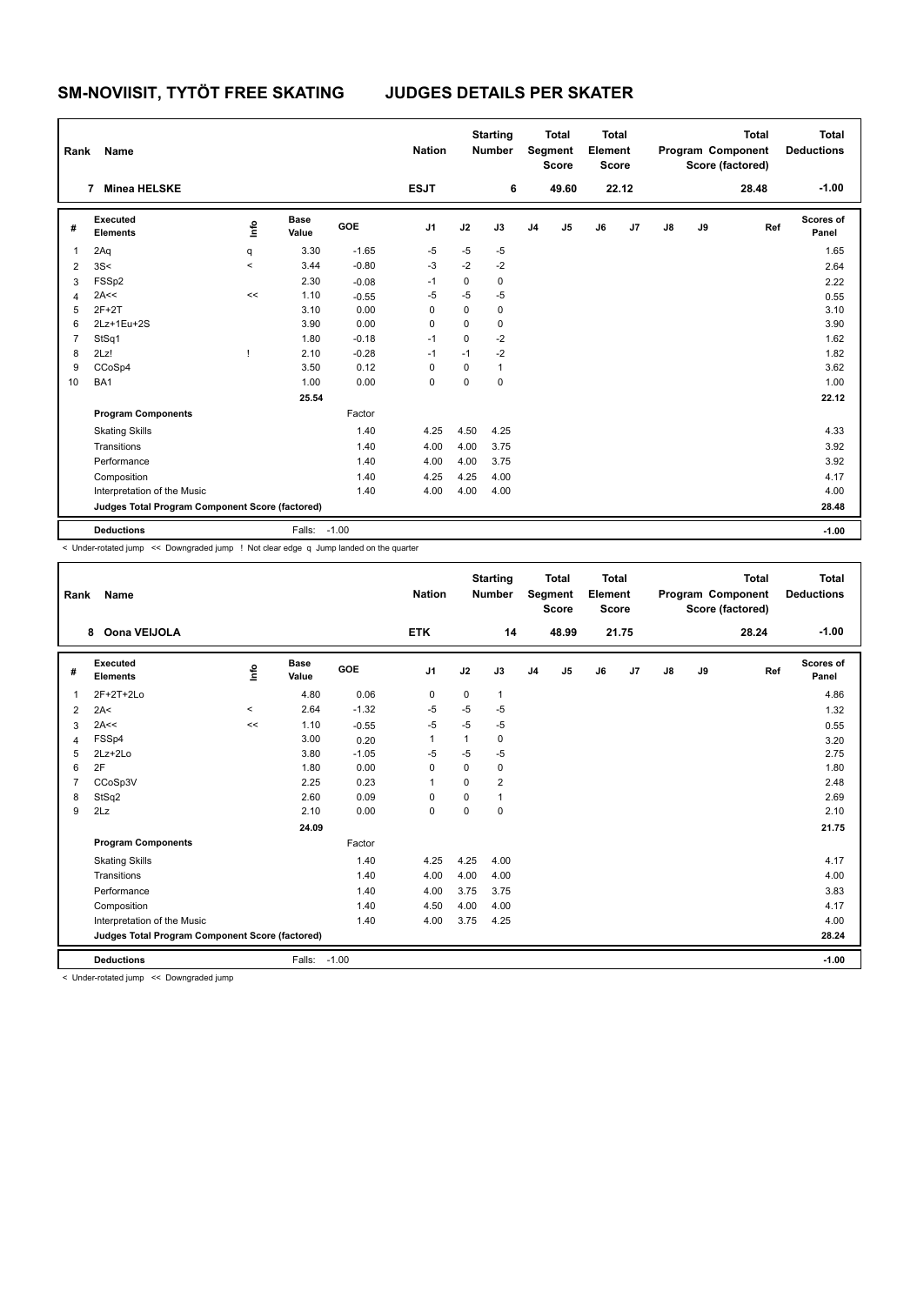| Rank           | Name                                            |       |                      |            | <b>Nation</b>  |          | <b>Starting</b><br><b>Number</b> |                | <b>Total</b><br>Segment<br><b>Score</b> | <b>Total</b><br>Element<br><b>Score</b> |       |    |    | <b>Total</b><br>Program Component<br>Score (factored) | <b>Total</b><br><b>Deductions</b> |
|----------------|-------------------------------------------------|-------|----------------------|------------|----------------|----------|----------------------------------|----------------|-----------------------------------------|-----------------------------------------|-------|----|----|-------------------------------------------------------|-----------------------------------|
|                | <b>Siiri TAHVANAINEN</b><br>9                   |       |                      |            | <b>EVT</b>     |          | 19                               |                | 48.60                                   |                                         | 23.88 |    |    | 25.22                                                 | $-0.50$                           |
| #              | Executed<br><b>Elements</b>                     | ١m    | <b>Base</b><br>Value | <b>GOE</b> | J <sub>1</sub> | J2       | J3                               | J <sub>4</sub> | J <sub>5</sub>                          | J6                                      | J7    | J8 | J9 | Ref                                                   | Scores of<br>Panel                |
| $\overline{1}$ | 2A                                              |       | 3.30                 | $-1.65$    | $-5$           | $-5$     | $-5$                             |                |                                         |                                         |       |    |    |                                                       | 1.65                              |
| $\overline{2}$ | 3S<                                             | $\,<$ | 3.44                 | $-0.69$    | $-2$           | $-2$     | -2                               |                |                                         |                                         |       |    |    |                                                       | 2.75                              |
| 3              | 1A                                              |       | 1.10                 | $-0.33$    | $-2$           | $-4$     | $-3$                             |                |                                         |                                         |       |    |    |                                                       | 0.77                              |
| $\overline{4}$ | FSSp3                                           |       | 2.60                 | $-0.26$    | $-1$           | $-1$     | $-1$                             |                |                                         |                                         |       |    |    |                                                       | 2.34                              |
| 5              | $2Lz!+2T$                                       |       | 3.40                 | $-0.28$    | $-1$           | $-1$     | $-2$                             |                |                                         |                                         |       |    |    |                                                       | 3.12                              |
| 6              | StSq2                                           |       | 2.60                 | $-0.35$    | $-2$           | $-2$     | $\mathbf 0$                      |                |                                         |                                         |       |    |    |                                                       | 2.25                              |
| $\overline{7}$ | 2Lz!+2T+2Log                                    |       | 5.10                 | $-0.63$    | $-3$           | $-3$     | $-3$                             |                |                                         |                                         |       |    |    |                                                       | 4.47                              |
| 8              | 2F                                              |       | 1.80                 | 0.00       | $\Omega$       | $\Omega$ | $\mathbf 0$                      |                |                                         |                                         |       |    |    |                                                       | 1.80                              |
| 9              | CCoSp4                                          |       | 3.50                 | 0.23       | 1              | $\Omega$ | $\mathbf{1}$                     |                |                                         |                                         |       |    |    |                                                       | 3.73                              |
| 10             | BA1                                             |       | 1.00                 | 0.00       | $\mathbf 0$    | 0        | $\mathbf 0$                      |                |                                         |                                         |       |    |    |                                                       | 1.00                              |
|                |                                                 |       | 27.84                |            |                |          |                                  |                |                                         |                                         |       |    |    |                                                       | 23.88                             |
|                | <b>Program Components</b>                       |       |                      | Factor     |                |          |                                  |                |                                         |                                         |       |    |    |                                                       |                                   |
|                | <b>Skating Skills</b>                           |       |                      | 1.40       | 3.50           | 3.75     | 3.75                             |                |                                         |                                         |       |    |    |                                                       | 3.67                              |
|                | Transitions                                     |       |                      | 1.40       | 3.75           | 3.75     | 3.50                             |                |                                         |                                         |       |    |    |                                                       | 3.67                              |
|                | Performance                                     |       |                      | 1.40       | 3.50           | 3.50     | 3.50                             |                |                                         |                                         |       |    |    |                                                       | 3.50                              |
|                | Composition                                     |       |                      | 1.40       | 3.75           | 3.75     | 3.50                             |                |                                         |                                         |       |    |    |                                                       | 3.67                              |
|                | Interpretation of the Music                     |       |                      | 1.40       | 3.50           | 3.25     | 3.75                             |                |                                         |                                         |       |    |    |                                                       | 3.50                              |
|                | Judges Total Program Component Score (factored) |       |                      |            |                |          |                                  |                |                                         |                                         |       |    |    |                                                       | 25.22                             |
|                | <b>Deductions</b>                               |       | Falls:               | $-0.50$    |                |          |                                  |                |                                         |                                         |       |    |    |                                                       | $-0.50$                           |

< Under-rotated jump ! Not clear edge q Jump landed on the quarter

| Rank | <b>Name</b>                                                                 |          |                      |         | <b>Nation</b>  |          | <b>Starting</b><br><b>Number</b> |                | <b>Total</b><br>Segment<br><b>Score</b> | Total<br>Element<br><b>Score</b> |       |               |    | <b>Total</b><br>Program Component<br>Score (factored) | <b>Total</b><br><b>Deductions</b> |
|------|-----------------------------------------------------------------------------|----------|----------------------|---------|----------------|----------|----------------------------------|----------------|-----------------------------------------|----------------------------------|-------|---------------|----|-------------------------------------------------------|-----------------------------------|
| 10   | <b>Jenni HIRVONEN</b>                                                       |          |                      |         | <b>EVT</b>     |          | 4                                |                | 48.22                                   |                                  | 22.27 |               |    | 26.95                                                 | $-1.00$                           |
| #    | Executed<br><b>Elements</b>                                                 | ١nf٥     | <b>Base</b><br>Value | GOE     | J <sub>1</sub> | J2       | J3                               | J <sub>4</sub> | J5                                      | J6                               | J7    | $\mathsf{J}8$ | J9 | Ref                                                   | Scores of<br>Panel                |
| 1    | 2Lz+2Lo+2Loq                                                                | q        | 5.50                 | $-0.49$ | -3             | $-2$     | $-2$                             |                |                                         |                                  |       |               |    |                                                       | 5.01                              |
| 2    | 2A<<                                                                        | <<       | 1.10                 | $-0.55$ | $-5$           | -5       | $-5$                             |                |                                         |                                  |       |               |    |                                                       | 0.55                              |
| 3    | 3T<                                                                         | $\hat{}$ | 3.36                 | $-1.68$ | -5             | $-5$     | $-5$                             |                |                                         |                                  |       |               |    |                                                       | 1.68                              |
| 4    | FSSp2                                                                       |          | 2.30                 | $-0.08$ | $-1$           | 0        | 0                                |                |                                         |                                  |       |               |    |                                                       | 2.22                              |
| 5    | StSq2                                                                       |          | 2.60                 | 0.09    | $\mathbf{1}$   | $\Omega$ | 0                                |                |                                         |                                  |       |               |    |                                                       | 2.69                              |
| 6    | $2F+2T$                                                                     |          | 3.10                 | $-0.12$ | $-1$           | $-1$     | 0                                |                |                                         |                                  |       |               |    |                                                       | 2.98                              |
| 7    | 2F                                                                          |          | 1.80                 | $-0.06$ | 0              | 0        | $-1$                             |                |                                         |                                  |       |               |    |                                                       | 1.74                              |
| 8    | 2Lz                                                                         |          | 2.10                 | 0.00    | 0              | $\Omega$ | 0                                |                |                                         |                                  |       |               |    |                                                       | 2.10                              |
| 9    | CCoSp3                                                                      |          | 3.00                 | 0.30    | $\mathbf{1}$   | 1        | 1                                |                |                                         |                                  |       |               |    |                                                       | 3.30                              |
|      |                                                                             |          | 24.86                |         |                |          |                                  |                |                                         |                                  |       |               |    |                                                       | 22.27                             |
|      | <b>Program Components</b>                                                   |          |                      | Factor  |                |          |                                  |                |                                         |                                  |       |               |    |                                                       |                                   |
|      | <b>Skating Skills</b>                                                       |          |                      | 1.40    | 3.75           | 3.75     | 3.75                             |                |                                         |                                  |       |               |    |                                                       | 3.75                              |
|      | Transitions                                                                 |          |                      | 1.40    | 3.75           | 3.75     | 3.75                             |                |                                         |                                  |       |               |    |                                                       | 3.75                              |
|      | Performance                                                                 |          |                      | 1.40    | 4.00           | 4.00     | 3.75                             |                |                                         |                                  |       |               |    |                                                       | 3.92                              |
|      | Composition                                                                 |          |                      | 1.40    | 4.00           | 4.00     | 4.00                             |                |                                         |                                  |       |               |    |                                                       | 4.00                              |
|      | Interpretation of the Music                                                 |          |                      | 1.40    | 4.00           | 4.00     | 3.50                             |                |                                         |                                  |       |               |    |                                                       | 3.83                              |
|      | Judges Total Program Component Score (factored)                             |          |                      |         |                |          |                                  |                |                                         |                                  |       |               |    |                                                       | 26.95                             |
|      | <b>Deductions</b>                                                           |          | Falls: -1.00         |         |                |          |                                  |                |                                         |                                  |       |               |    |                                                       | $-1.00$                           |
|      | a Hudar ratetal innus, and Darmaradad innus, a chinan landad an tha growter |          |                      |         |                |          |                                  |                |                                         |                                  |       |               |    |                                                       |                                   |

< Under-rotated jump << Downgraded jump q Jump landed on the quarter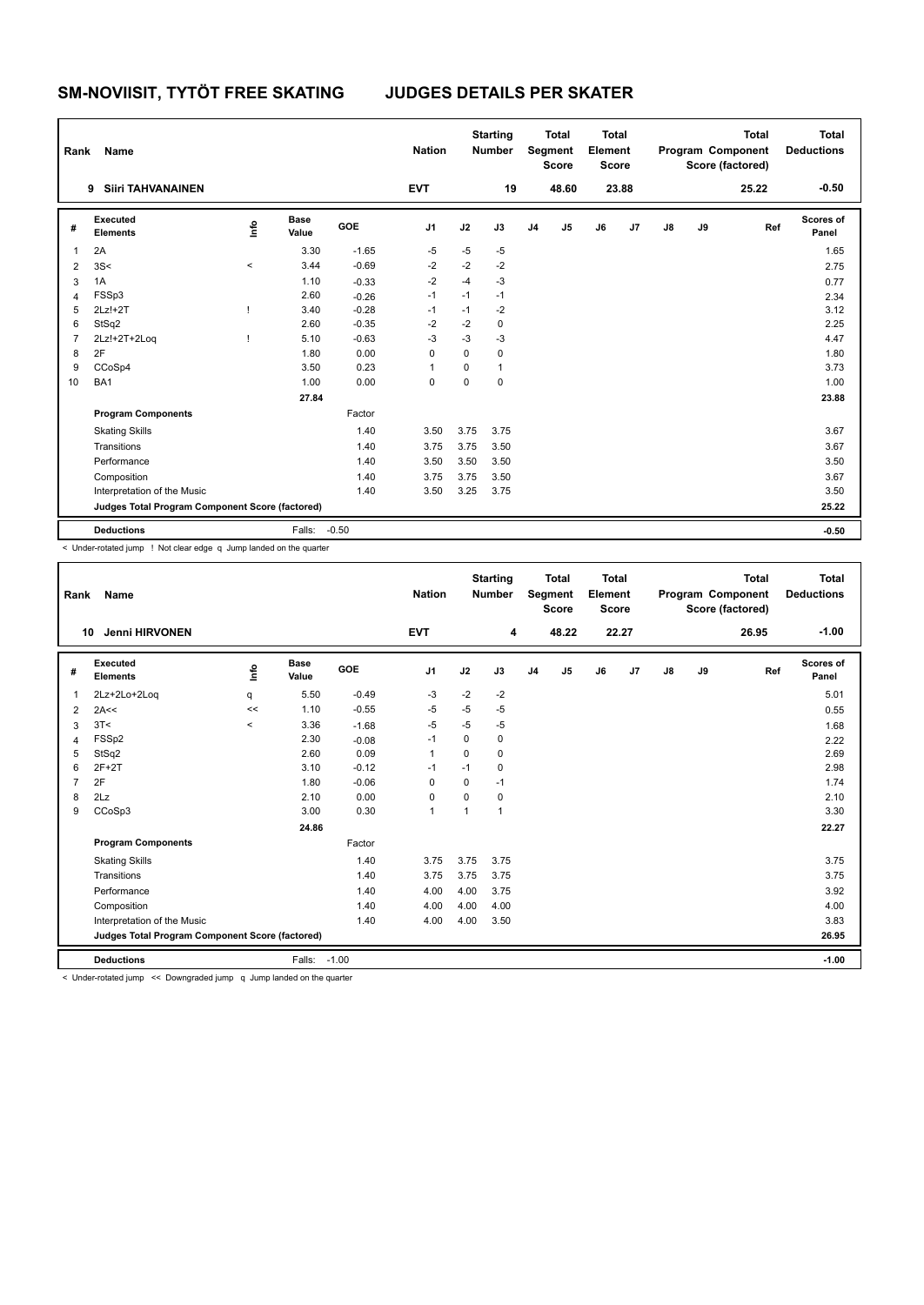| Rank           | Name                                            |      |                      |         | <b>Nation</b>  |      | <b>Starting</b><br><b>Number</b> |                | <b>Total</b><br>Segment<br><b>Score</b> | <b>Total</b><br>Element<br><b>Score</b> |       |               |    | <b>Total</b><br>Program Component<br>Score (factored) | <b>Total</b><br><b>Deductions</b> |
|----------------|-------------------------------------------------|------|----------------------|---------|----------------|------|----------------------------------|----------------|-----------------------------------------|-----------------------------------------|-------|---------------|----|-------------------------------------------------------|-----------------------------------|
|                | Saara MARTTILA<br>11                            |      |                      |         | <b>EVT</b>     |      | 1                                |                | 47.21                                   |                                         | 20.26 |               |    | 26.95                                                 | 0.00                              |
| #              | Executed<br><b>Elements</b>                     | ١mfo | <b>Base</b><br>Value | GOE     | J <sub>1</sub> | J2   | J3                               | J <sub>4</sub> | J5                                      | J6                                      | J7    | $\mathsf{J}8$ | J9 | Ref                                                   | <b>Scores of</b><br>Panel         |
| $\overline{1}$ | 2Lz+2T+2Lo                                      |      | 5.10                 | $-0.21$ | $-1$           | $-1$ | $-1$                             |                |                                         |                                         |       |               |    |                                                       | 4.89                              |
| $\overline{2}$ | 1A                                              |      | 1.10                 | 0.04    | 0              | 0    | $\mathbf{1}$                     |                |                                         |                                         |       |               |    |                                                       | 1.14                              |
| 3              | <b>FSSp</b>                                     |      | 0.00                 | 0.00    |                |      |                                  |                |                                         |                                         |       |               |    |                                                       | 0.00                              |
| $\overline{4}$ | $2F+2T$                                         |      | 3.10                 | 0.00    | 0              | 0    | 0                                |                |                                         |                                         |       |               |    |                                                       | 3.10                              |
| 5              | StSq2                                           |      | 2.60                 | 0.00    | 0              | 0    | 0                                |                |                                         |                                         |       |               |    |                                                       | 2.60                              |
| 6              | 2Lo                                             |      | 1.70                 | $-0.17$ | $-1$           | $-1$ | $-1$                             |                |                                         |                                         |       |               |    |                                                       | 1.53                              |
| $\overline{7}$ | 2Lz                                             |      | 2.10                 | $-0.63$ | $-3$           | $-3$ | -3                               |                |                                         |                                         |       |               |    |                                                       | 1.47                              |
| 8              | 2F                                              |      | 1.80                 | 0.00    | 0              | 0    | 0                                |                |                                         |                                         |       |               |    |                                                       | 1.80                              |
| 9              | CCoSp4                                          |      | 3.50                 | 0.23    | 0              | 0    | $\overline{2}$                   |                |                                         |                                         |       |               |    |                                                       | 3.73                              |
|                |                                                 |      | 21.00                |         |                |      |                                  |                |                                         |                                         |       |               |    |                                                       | 20.26                             |
|                | <b>Program Components</b>                       |      |                      | Factor  |                |      |                                  |                |                                         |                                         |       |               |    |                                                       |                                   |
|                | <b>Skating Skills</b>                           |      |                      | 1.40    | 4.00           | 3.75 | 4.00                             |                |                                         |                                         |       |               |    |                                                       | 3.92                              |
|                | Transitions                                     |      |                      | 1.40    | 3.50           | 3.50 | 3.50                             |                |                                         |                                         |       |               |    |                                                       | 3.50                              |
|                | Performance                                     |      |                      | 1.40    | 4.00           | 3.75 | 4.00                             |                |                                         |                                         |       |               |    |                                                       | 3.92                              |
|                | Composition                                     |      |                      | 1.40    | 4.00           | 3.75 | 3.75                             |                |                                         |                                         |       |               |    |                                                       | 3.83                              |
|                | Interpretation of the Music                     |      |                      | 1.40    | 4.25           | 4.00 | 4.00                             |                |                                         |                                         |       |               |    |                                                       | 4.08                              |
|                | Judges Total Program Component Score (factored) |      |                      |         |                |      |                                  |                |                                         |                                         |       |               |    |                                                       | 26.95                             |
|                | <b>Deductions</b>                               |      |                      |         |                |      |                                  |                |                                         |                                         |       |               |    |                                                       | 0.00                              |

| Rank           | Name                                            |          |                      |         | <b>Nation</b>  |             | <b>Starting</b><br><b>Number</b> |                | <b>Total</b><br>Segment<br><b>Score</b> | <b>Total</b><br>Element<br><b>Score</b> |       |               |    | <b>Total</b><br>Program Component<br>Score (factored) | <b>Total</b><br><b>Deductions</b> |
|----------------|-------------------------------------------------|----------|----------------------|---------|----------------|-------------|----------------------------------|----------------|-----------------------------------------|-----------------------------------------|-------|---------------|----|-------------------------------------------------------|-----------------------------------|
|                | <b>Saimi SIVONEN</b><br>12 <sup>12</sup>        |          |                      |         | <b>HTK</b>     |             | 12                               |                | 46.16                                   |                                         | 19.32 |               |    | 26.84                                                 | 0.00                              |
| #              | Executed<br><b>Elements</b>                     | ١nf٥     | <b>Base</b><br>Value | GOE     | J1             | J2          | J3                               | J <sub>4</sub> | J <sub>5</sub>                          | J6                                      | J7    | $\mathsf{J}8$ | J9 | Ref                                                   | <b>Scores of</b><br>Panel         |
| 1              | 2Aq                                             | q        | 3.30                 | $-1.65$ | $-5$           | $-5$        | $-5$                             |                |                                         |                                         |       |               |    |                                                       | 1.65                              |
| $\overline{2}$ | 2Lz!                                            |          | 2.10                 | $-0.28$ | $-1$           | $-1$        | $-2$                             |                |                                         |                                         |       |               |    |                                                       | 1.82                              |
| 3              | 2F                                              |          | 1.80                 | 0.06    | 0              | $\mathbf 0$ | $\mathbf{1}$                     |                |                                         |                                         |       |               |    |                                                       | 1.86                              |
| $\overline{4}$ | FSSp2                                           |          | 2.30                 | 0.08    | 0              | $\mathbf 0$ | $\mathbf{1}$                     |                |                                         |                                         |       |               |    |                                                       | 2.38                              |
| 5              | 2A<                                             | $\hat{}$ | 2.64                 | $-1.15$ | $-4$           | $-5$        | $-4$                             |                |                                         |                                         |       |               |    |                                                       | 1.49                              |
| 6              | 2Lz!                                            |          | 2.10                 | $-0.77$ | $-4$           | $-4$        | $-3$                             |                |                                         |                                         |       |               |    |                                                       | 1.33                              |
| $\overline{7}$ | 2Lo                                             |          | 1.70                 | $-0.45$ | $-3$           | $-3$        | $-2$                             |                |                                         |                                         |       |               |    |                                                       | 1.25                              |
| 8              | StSq2                                           |          | 2.60                 | 0.09    | $\overline{1}$ | $\mathbf 0$ | $\mathbf 0$                      |                |                                         |                                         |       |               |    |                                                       | 2.69                              |
| 9              | CCoSp4                                          |          | 3.50                 | 0.35    |                | 1           | $\mathbf{1}$                     |                |                                         |                                         |       |               |    |                                                       | 3.85                              |
| 10             | BA1                                             |          | 1.00                 | 0.00    | $\Omega$       | $\Omega$    | $\Omega$                         |                |                                         |                                         |       |               |    |                                                       | 1.00                              |
|                |                                                 |          | 23.04                |         |                |             |                                  |                |                                         |                                         |       |               |    |                                                       | 19.32                             |
|                | <b>Program Components</b>                       |          |                      | Factor  |                |             |                                  |                |                                         |                                         |       |               |    |                                                       |                                   |
|                | <b>Skating Skills</b>                           |          |                      | 1.40    | 4.00           | 3.75        | 3.75                             |                |                                         |                                         |       |               |    |                                                       | 3.83                              |
|                | Transitions                                     |          |                      | 1.40    | 4.00           | 3.75        | 3.75                             |                |                                         |                                         |       |               |    |                                                       | 3.83                              |
|                | Performance                                     |          |                      | 1.40    | 3.75           | 3.50        | 3.75                             |                |                                         |                                         |       |               |    |                                                       | 3.67                              |
|                | Composition                                     |          |                      | 1.40    | 4.25           | 3.75        | 3.75                             |                |                                         |                                         |       |               |    |                                                       | 3.92                              |
|                | Interpretation of the Music                     |          |                      | 1.40    | 4.00           | 3.75        | 4.00                             |                |                                         |                                         |       |               |    |                                                       | 3.92                              |
|                | Judges Total Program Component Score (factored) |          |                      |         |                |             |                                  |                |                                         |                                         |       |               |    |                                                       | 26.84                             |
|                | <b>Deductions</b>                               |          |                      |         |                |             |                                  |                |                                         |                                         |       |               |    |                                                       | 0.00                              |

< Under-rotated jump ! Not clear edge q Jump landed on the quarter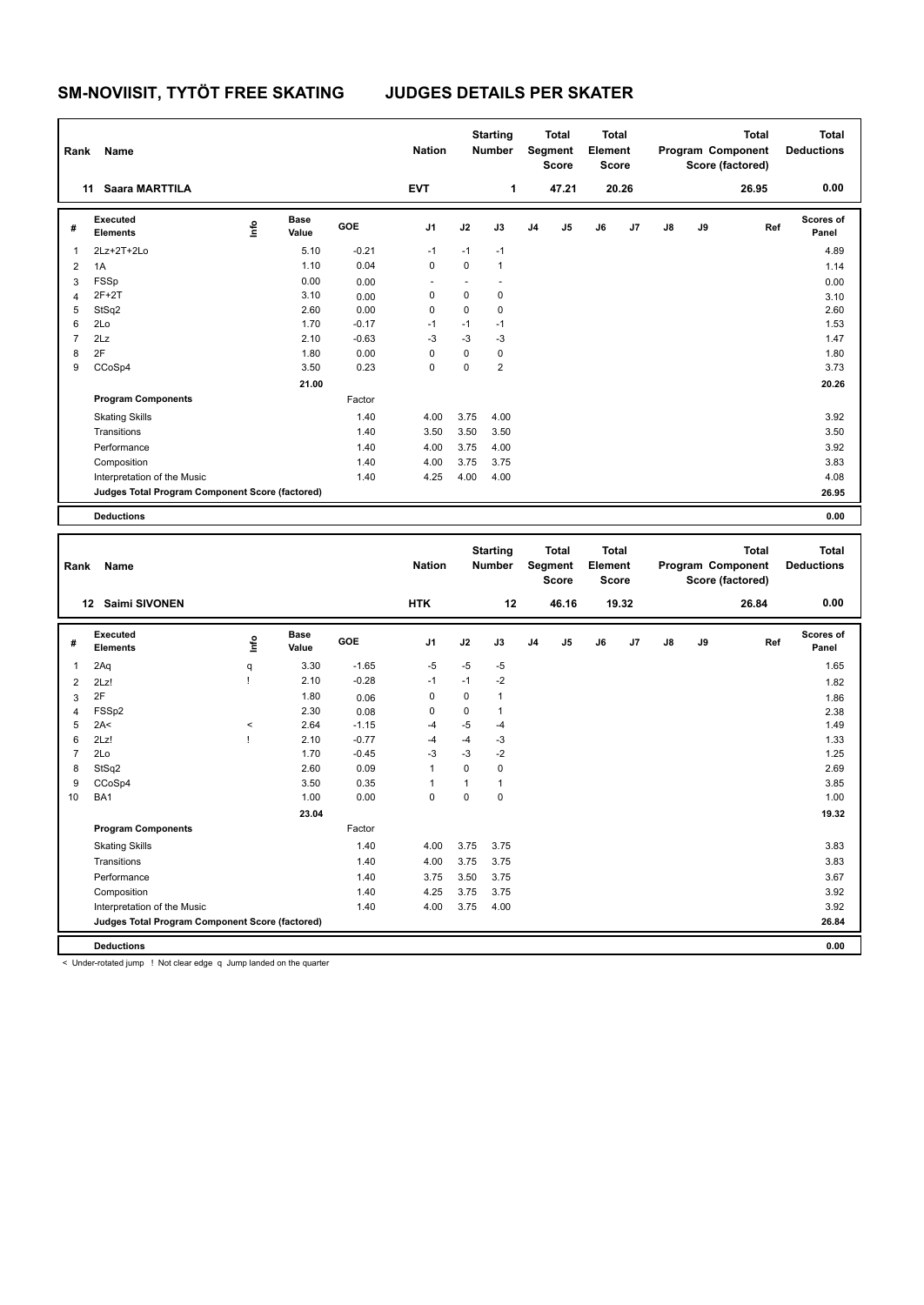| Rank           | Name                                            |    |                      |         | <b>Nation</b>  |             | <b>Starting</b><br><b>Number</b> |                | <b>Total</b><br>Segment<br><b>Score</b> | <b>Total</b><br>Element<br><b>Score</b> |       |               |    | <b>Total</b><br>Program Component<br>Score (factored) | <b>Total</b><br><b>Deductions</b> |
|----------------|-------------------------------------------------|----|----------------------|---------|----------------|-------------|----------------------------------|----------------|-----------------------------------------|-----------------------------------------|-------|---------------|----|-------------------------------------------------------|-----------------------------------|
|                | <b>Claudia ULUNDU</b><br>13                     |    |                      |         | <b>HTK</b>     |             | 9                                |                | 45.90                                   |                                         | 20.24 |               |    | 25.66                                                 | 0.00                              |
| #              | <b>Executed</b><br><b>Elements</b>              | ١m | <b>Base</b><br>Value | GOE     | J <sub>1</sub> | J2          | J3                               | J <sub>4</sub> | J5                                      | J6                                      | J7    | $\mathsf{J}8$ | J9 | Ref                                                   | <b>Scores of</b><br>Panel         |
| 1              | 1A                                              |    | 1.10                 | 0.00    | 0              | 0           | $\mathbf 0$                      |                |                                         |                                         |       |               |    |                                                       | 1.10                              |
| $\overline{2}$ | 2Lz!                                            |    | 2.10                 | $-0.28$ | $-1$           | $-1$        | $-2$                             |                |                                         |                                         |       |               |    |                                                       | 1.82                              |
| 3              | 2F+2T+2T                                        |    | 4.40                 | $-0.36$ | $-2$           | $-2$        | $-2$                             |                |                                         |                                         |       |               |    |                                                       | 4.04                              |
| $\overline{4}$ | FSSp4                                           |    | 3.00                 | 0.20    | 0              | $\mathbf 0$ | $\overline{2}$                   |                |                                         |                                         |       |               |    |                                                       | 3.20                              |
| 5              | 2S                                              |    | 1.30                 | 0.04    | 0              | 0           | 1                                |                |                                         |                                         |       |               |    |                                                       | 1.34                              |
| 6              | 2Fq                                             | q  | 1.80                 | $-0.60$ | $-3$           | $-4$        | $-3$                             |                |                                         |                                         |       |               |    |                                                       | 1.20                              |
| $\overline{7}$ | 2Lo+1A+SEQ                                      |    | 2.24                 | $-0.23$ | $-1$           | $-1$        | $-2$                             |                |                                         |                                         |       |               |    |                                                       | 2.01                              |
| 8              | CCoSp4                                          |    | 3.50                 | 0.23    | 0              | 1           | 1                                |                |                                         |                                         |       |               |    |                                                       | 3.73                              |
| 9              | StSq1                                           |    | 1.80                 | 0.00    | 0              | $\mathbf 0$ | 0                                |                |                                         |                                         |       |               |    |                                                       | 1.80                              |
|                |                                                 |    | 21.24                |         |                |             |                                  |                |                                         |                                         |       |               |    |                                                       | 20.24                             |
|                | <b>Program Components</b>                       |    |                      | Factor  |                |             |                                  |                |                                         |                                         |       |               |    |                                                       |                                   |
|                | <b>Skating Skills</b>                           |    |                      | 1.40    | 3.75           | 3.75        | 3.75                             |                |                                         |                                         |       |               |    |                                                       | 3.75                              |
|                | Transitions                                     |    |                      | 1.40    | 3.75           | 3.75        | 3.75                             |                |                                         |                                         |       |               |    |                                                       | 3.75                              |
|                | Performance                                     |    |                      | 1.40    | 3.50           | 3.50        | 3.50                             |                |                                         |                                         |       |               |    |                                                       | 3.50                              |
|                | Composition                                     |    |                      | 1.40    | 3.75           | 3.75        | 3.75                             |                |                                         |                                         |       |               |    |                                                       | 3.75                              |
|                | Interpretation of the Music                     |    |                      | 1.40    | 3.50           | 3.50        | 3.75                             |                |                                         |                                         |       |               |    |                                                       | 3.58                              |
|                | Judges Total Program Component Score (factored) |    |                      |         |                |             |                                  |                |                                         |                                         |       |               |    |                                                       | 25.66                             |
|                | <b>Deductions</b>                               |    |                      |         |                |             |                                  |                |                                         |                                         |       |               |    |                                                       | 0.00                              |

! Not clear edge q Jump landed on the quarter

| Rank | <b>Name</b>                                     |      |                      |         | <b>Nation</b>  |             | <b>Starting</b><br><b>Number</b> |                | <b>Total</b><br>Segment<br><b>Score</b> | <b>Total</b><br>Element<br><b>Score</b> |       |    |    | <b>Total</b><br>Program Component<br>Score (factored) | <b>Total</b><br><b>Deductions</b> |
|------|-------------------------------------------------|------|----------------------|---------|----------------|-------------|----------------------------------|----------------|-----------------------------------------|-----------------------------------------|-------|----|----|-------------------------------------------------------|-----------------------------------|
|      | 14 Saaga UOSUKAINEN                             |      |                      |         | <b>VTL</b>     |             | 13                               |                | 42.85                                   |                                         | 15.88 |    |    | 26.97                                                 | 0.00                              |
| #    | Executed<br><b>Elements</b>                     | lnfo | <b>Base</b><br>Value | GOE     | J <sub>1</sub> | J2          | J3                               | J <sub>4</sub> | J <sub>5</sub>                          | J6                                      | J7    | J8 | J9 | Ref                                                   | Scores of<br>Panel                |
| 1    | 2A<<                                            | <<   | 1.10                 | $-0.55$ | $-5$           | $-5$        | $-5$                             |                |                                         |                                         |       |    |    |                                                       | 0.55                              |
| 2    | 2A<<                                            | <<   | 1.10                 | $-0.48$ | $-4$           | $-5$        | $-4$                             |                |                                         |                                         |       |    |    |                                                       | 0.62                              |
| 3    | $2Lz+2T$                                        |      | 3.40                 | $-0.21$ | $-1$           | $-1$        | $-1$                             |                |                                         |                                         |       |    |    |                                                       | 3.19                              |
| 4    | StSq2                                           |      | 2.60                 | 0.00    | 0              | $\mathbf 0$ | 0                                |                |                                         |                                         |       |    |    |                                                       | 2.60                              |
| 5    | 2F                                              |      | 1.80                 | 0.00    | $\mathbf 0$    | $\mathbf 0$ | 0                                |                |                                         |                                         |       |    |    |                                                       | 1.80                              |
| 6    | <b>FSSp</b>                                     |      | 0.00                 | 0.00    |                |             |                                  |                |                                         |                                         |       |    |    |                                                       | 0.00                              |
| 7    | $2F+2Tq$                                        | q    | 3.10                 | $-0.54$ | -3             | $-3$        | $-3$                             |                |                                         |                                         |       |    |    |                                                       | 2.56                              |
| 8    | 2Lz                                             |      | 2.10                 | 0.00    | 0              | $\Omega$    | 0                                |                |                                         |                                         |       |    |    |                                                       | 2.10                              |
| 9    | CCoSp4V                                         |      | 2.63                 | $-0.17$ | $\mathbf 0$    | $-1$        | $-1$                             |                |                                         |                                         |       |    |    |                                                       | 2.46                              |
|      |                                                 |      | 17.83                |         |                |             |                                  |                |                                         |                                         |       |    |    |                                                       | 15.88                             |
|      | <b>Program Components</b>                       |      |                      | Factor  |                |             |                                  |                |                                         |                                         |       |    |    |                                                       |                                   |
|      | <b>Skating Skills</b>                           |      |                      | 1.40    | 4.00           | 4.00        | 3.75                             |                |                                         |                                         |       |    |    |                                                       | 3.92                              |
|      | Transitions                                     |      |                      | 1.40    | 4.00           | 4.00        | 3.75                             |                |                                         |                                         |       |    |    |                                                       | 3.92                              |
|      | Performance                                     |      |                      | 1.40    | 3.50           | 3.75        | 4.00                             |                |                                         |                                         |       |    |    |                                                       | 3.75                              |
|      | Composition                                     |      |                      | 1.40    | 4.00           | 4.00        | 3.75                             |                |                                         |                                         |       |    |    |                                                       | 3.92                              |
|      | Interpretation of the Music                     |      |                      | 1.40    | 3.75           | 3.75        | 3.75                             |                |                                         |                                         |       |    |    |                                                       | 3.75                              |
|      | Judges Total Program Component Score (factored) |      |                      |         |                |             |                                  |                |                                         |                                         |       |    |    |                                                       | 26.97                             |
|      | <b>Deductions</b>                               |      |                      |         |                |             |                                  |                |                                         |                                         |       |    |    |                                                       | 0.00                              |

<< Downgraded jump q Jump landed on the quarter